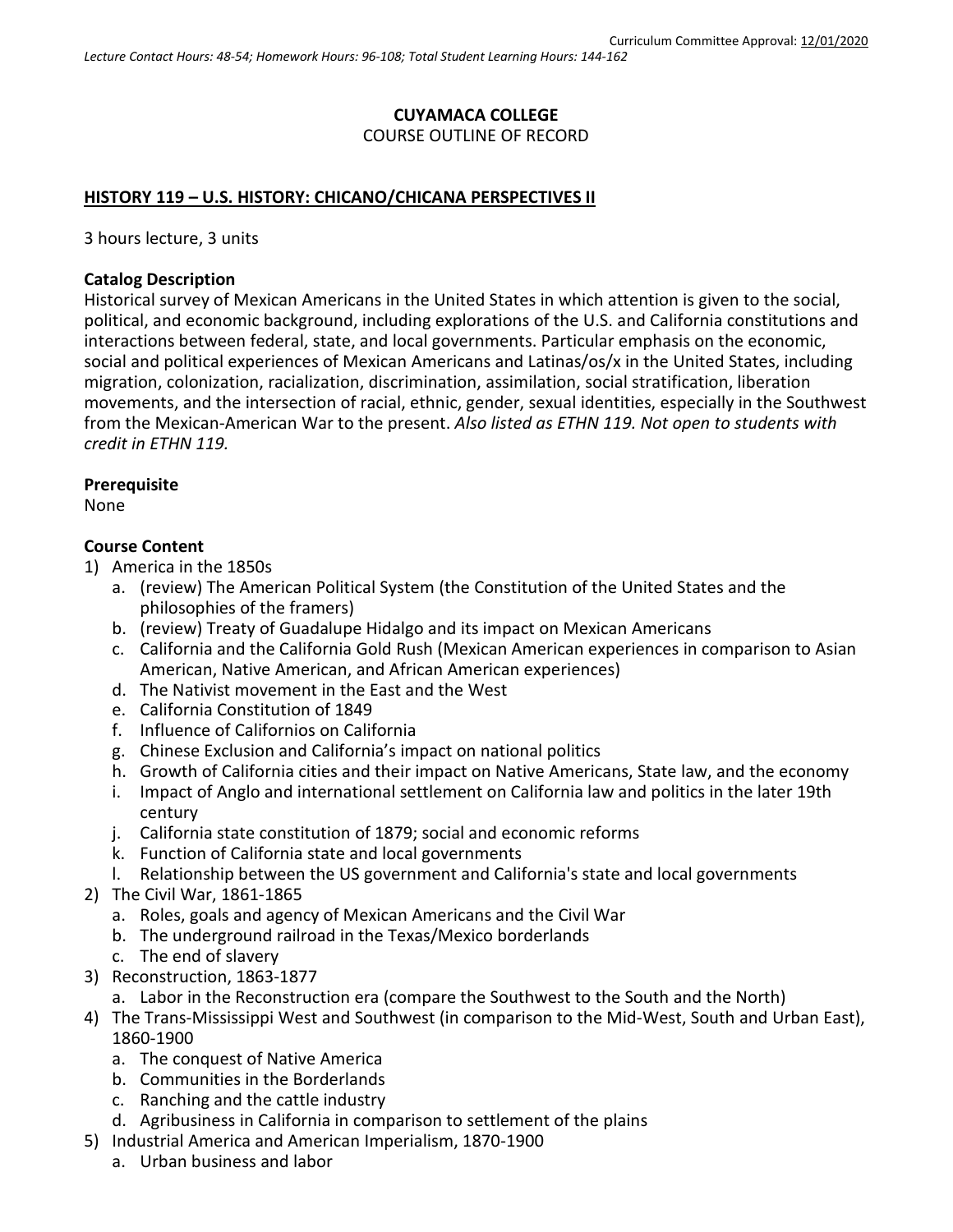- b. Farm labor
- c. The rise of Jim Crow (including key court cases, e.g., Plessy v. Ferguson [1896] and Cumming v. Richmond County Board of Education [1899]
- d. The ideology of American imperialism and the Spanish-American War
- 6) Mexican Americans and the Progressive Era, 1900-1917
	- a. Americanization programs
	- b. Settlement Houses
		- 1. Neighborhood House in San Diego
- 7) The Great War and its Aftermath, 1914-1920
	- a. The Mexican Revolution and its impact on the United States
	- b. The home front and the war experience, with a focus on California
- 8) The 1920s
	- a. The Red Scare
	- b. Increased Mexican immigration (compared to decreased European immigration) and Mexican-American Urban centers (e.g., San Antonio, Los Angeles, Chicago) and barrios
	- c. Immigration legislation and neo-nativism
	- d. The new mass media and depictions of minorities
- 9) Mexican Americans, the Great Depression and the New Deal, 1929-1940
	- a. The New Deal and the West, with a focus on California
		- 1. Alvarez v. the Board of Trustees of the Lemon Grove School District (1931) as a federal precedent
		- b. Labor surplus and deportations of Mexican Americans, with a focus on California
- 10) The Second World War, 1941-1945
	- a. Mexican Americans in the War
	- b. Labor wanted again: the Bracero program
	- c. The Home Front, with a focus on California
	- d. The Zoot Suit riots as Mexican American wartime resistance (the Chicano experience in comparison with other groups, e.g., Japanese internment and African Americans)
	- e. Major campaigns in Europe and the Pacific
- 11) Cold War America and the Civil Rights Era, 1945-1966
	- a. The Korean War and integration of the armed forces
	- b. McCarthyism
	- c. Consumer culture
	- d. Civil Rights for Mexican Americans in comparison with African Americans, with a focus on California (Mendez v. Westminster, 1947 and the Delgado Case, 1948 compared to Brown v. Board of Education)
- 12) Chicano Movements and the Vietnam Era, 1965-1974
	- a. Mexican Americans in the Vietnam Era
	- b. The Chicano Movement in comparison and collaboration with other liberation movements
	- c. Dolores Huerta, Cesar Chavez, and the United Farm Workers in California
	- d. Reies Lopez Tijerina and La Alianza movement in New Mexico
	- e. American Indian Movement in California
	- f. Chicanos in the anti-war movement, especially the Chicano Moratorium
	- g. Chicano/a/x student organizations and contributions in various movements for Ethnic Studies at the high school, college, and university level.
	- h. Chicana feminism as a movement and theory, with emphasis on the writings of Gloria Anzaldua, Cherrie Moraga and others.
- 13) Conservative America, 1974-1987
	- a. Civil Rights backlash and the impact on Mexican Americans
	- b. Migration, the new Mexican Americans, and the growth of the Southwest
- 14) America since 1988
	- a. Assimilation, NAFTA and continued migration: the "browning" of America and California and the Southwest as the future of the United States
	- b. Beyond the Southwest, Mexican American communities throughout the United States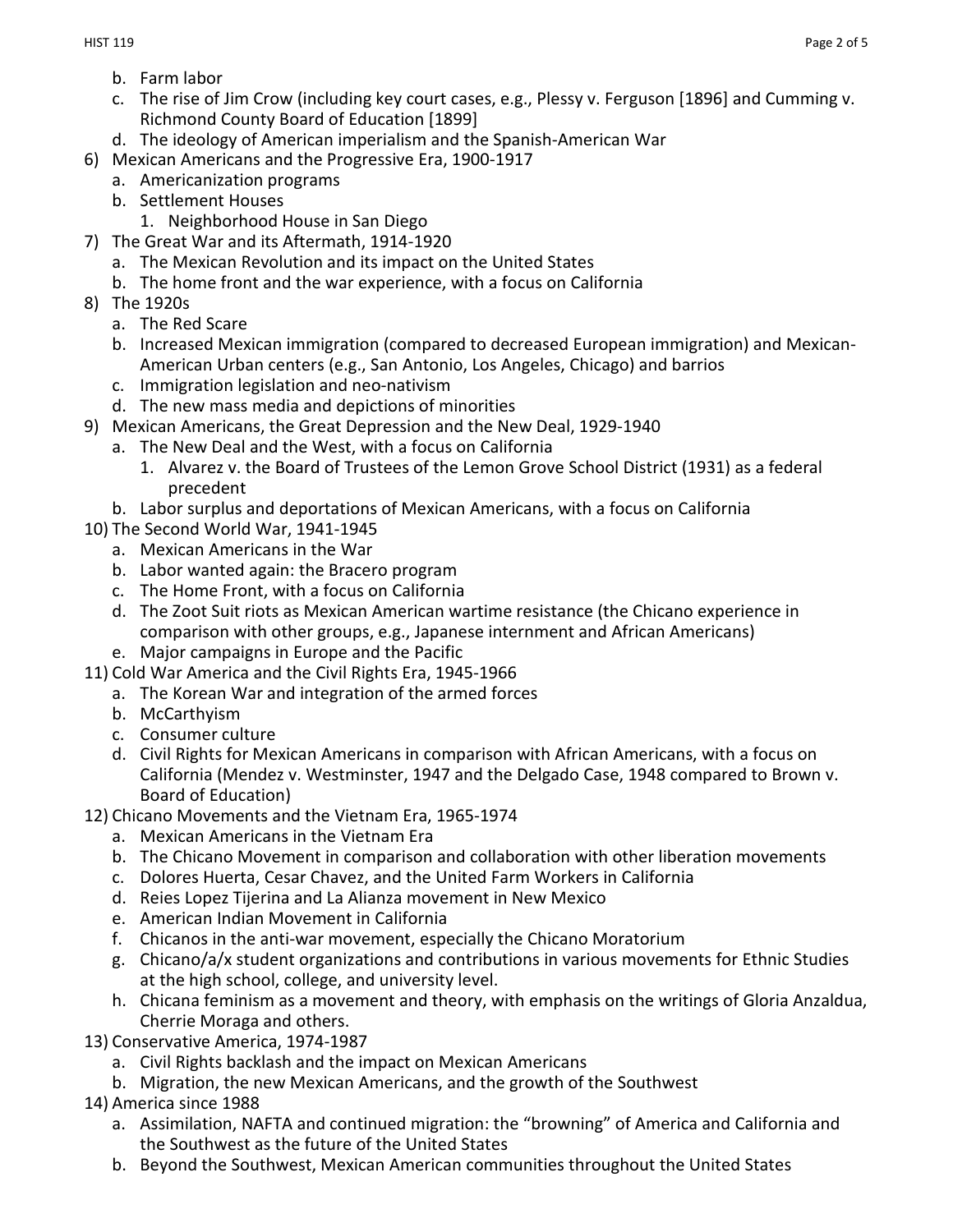- c. California backlash: ballot initiatives (e.g., Proposition 187 and anti-immigrant sentiment)
- d. California state government in comparison to other states and federal government
- 15) Present Day Immigrant Experience
	- a. Chicanas/os/x, Mexican Americans, and Mexicans (Identity/ What does it mean to be American?)
	- b. Assimilation and Acculturation (Education, Labor/ Jobs, Health Care)
	- c. Mexican Americans in the Political arena (Immigration Debate)
	- d. Economic Impact in the U.S. and Mexico (Globalization, Transnationalism)
	- e. DACA, Dreamers, and the agency of undocumented and DACA-mented youth

### **Course Objectives**

Students will be able to:

- 1) Analyze the historical contributions made by Mexican Americans/Chicanas/os/x in the United States.
- 2) Identify and place into historical context: major conflicts, social and political movements and aspirations of the Mexican American/Chicanas/os/x community.
- 3) Analyze major historical events and themes in order to develop a multiracial perspective on United States history.
- 4) Discriminate between primary and secondary sources.
- 5) Discuss the Federal Constitution particularly with reference to its impact on Mexican Americans/ Chicanas/os/x and other Communities of Color.
- 6) Explain major constitutional issues, developments and interpretations.
- 7) Identify and describe border issues from the perspective of people living on both sides of the U.S.- Mexican border.
- 8) Analyze selected contemporary issues of California within a framework of federal-state relations especially as they relate to the Mexican Americans/Chicano peoples.
- 9) Explain the Constitution of the State of California within the framework of federal-state relations.
- 10) Describe selected California state and local issues as they relate to the Mexican Americans/Chicanos.
- 11) Analyze the history of the Southwest in the context of the major events of American history.
- 12) Analyze and interpret both primary and secondary sources as part of achieving objectives 1-11.

# **Method of Evaluation**

A grading system will be established by the instructor and implemented uniformly. Grades will be based on demonstrated proficiency in subject matter determined by multiple measurements for evaluation, one of which must be essay exams, skills demonstration or, where appropriate, the symbol system.

- 1) Quizzes/exams and writing assignments that measure students' ability to do the following:
	- a. Identify, recall and evaluate theories related to race and ethnicity, racialization, equity, ethnocentrism, eurocentrism, white supremacy, self-determination, liberation, decolonization and anti-racism.
	- b. Identify, recall and evaluate major themes, events, figures and interpretations in Modern Mexican American history.
	- c. Identify, recall and evaluate the origins, development and philosophy behind of the U.S. political system and Constitution.
	- d. Apply theory to describe critical events in the histories, cultures, and intellectual traditions of Communities of Color with an emphasis on agency and self-determination.
	- e. Critically discuss the intersection of race and ethnicity with other categories affected by hierarchy and oppression, such as class, gender, sexuality, religion, spirituality, national origin, immigration status, ability, and/or age.
	- f. Describe how resistance, social justice, and liberation, as experienced by Communities of Color, are connected to local, national, and international current issues and events.
	- g. Describe and evaluate the role and agency of African Americans, Mexicans, and Native Americans in modern United States and Mexican American history.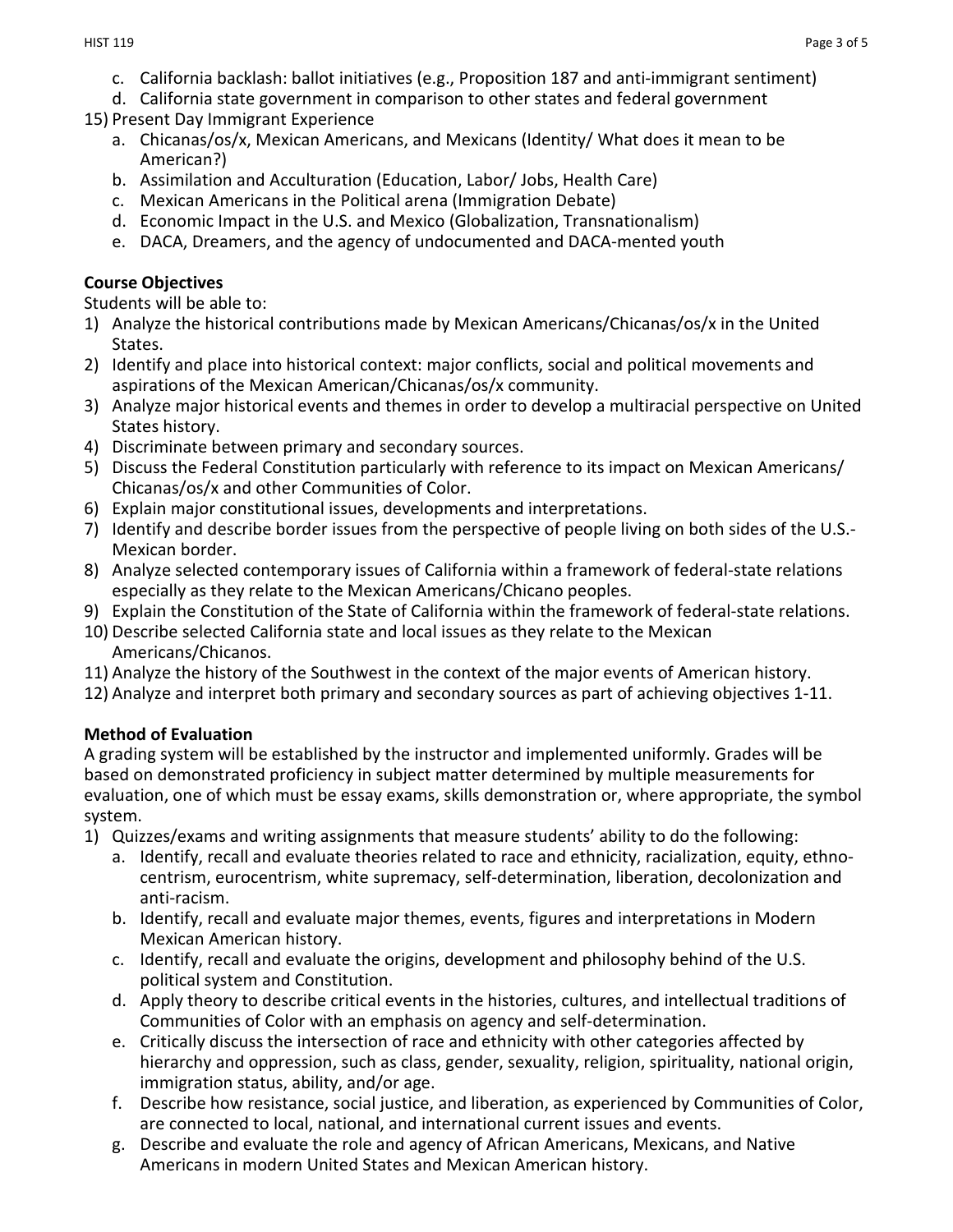- 2) In-class group activities and writing assignments that measure students' ability to identify and analyze major issues, people and events in the history of the Southwest.
- 3) In-class group activities and writing assignments that measure students' ability to compare/contrast, analyze, and discuss the racialization of two or more ethnic groups in modern United States and Mexican American history.
- 4) Research papers/written homework that measure students' ability to discriminate between primary and secondary sources and recognize, describe and explain cultural, economic, social, racial, and ethnic changes and political changes in modern Mexican American/Chicano history.
- 5) In-class group activities and writing assignments that measure students' ability to analyze the California constitution and discuss its impact on Chicanas/os/x.
- 6) In-class group activities and writing assignments that measure students' ability to analyze important state and local issues in California with an emphasis on how they relate to the Chicana/o/x people.

### **Special Materials Required of Student**

None

### **Minimum Instructional Facilities**

Smart classroom with writing boards, overhead projector

## **Method of Instruction**

- 1) Lecture and discussion
- 2) Small and large group discussion
- 3) Multimedia presentations
- 4) Guest speakers
- 5) Individual and group projects, structured in-class exercises
- 6) Auxiliary use of study groups, peer tutoring and/or instructional office hours

# **Out-of-Class Assignments**

- 1) Reading assignments, reading response questions, reading journals
- 2) Map exercises
- 3) Field exercises including museum and library research and visits to historic sites

# **Texts and References**

- 1) Required (representative examples):
	- a. Vargas, Zaragosa. *Crucible of Struggle: A History of Mexican Americans from Colonial Times to the Present Era*. 2nd Edition. Oxford University Press, 2017.
	- b. Acuna, Rodolfo. *Occupied America: A History of Chicanos*. 9th Edition. Pearson, 2020.
	- c. Gonzales, Manuel G. *Mexicanos: A History of Mexicans in the United States*. 3rd Edition. Indiana University Press, 2019.
	- d. Zaragosa Vargas and Thomas Paterson. *Major Problems in Mexican American History*. Cengage, 1998.
- 2) Supplemental (representative examples, most recent editions shown):
	- a. Primary Sources
		- 1. Mintz, Stephen. *Mexican American Voices: A Documentary Reader*. 2nd Edition. Wiley-Blackwell, 2009.
		- 2. Jaffary, Nora E. *Mexican History: A Primary Source Reader*. Westview Press, 2010.
		- 3. De la Teja, Jesus F., ed. *A Revolution Remembered: The Memoirs and Selected Correspondence of Juan N. Seguín*. Texas State Historical Association, 2002.
		- 4. Garcia, Mario T., ed. *A Dolores Huerta Reader*. University of New Mexico Press, 2008.
	- b. Secondary Sources
		- 1. Dinnerstein, Leonard, et al. *Natives and Strangers: A History of Ethnic Americans*. 6th Edition. Oxford University Press, 2014.